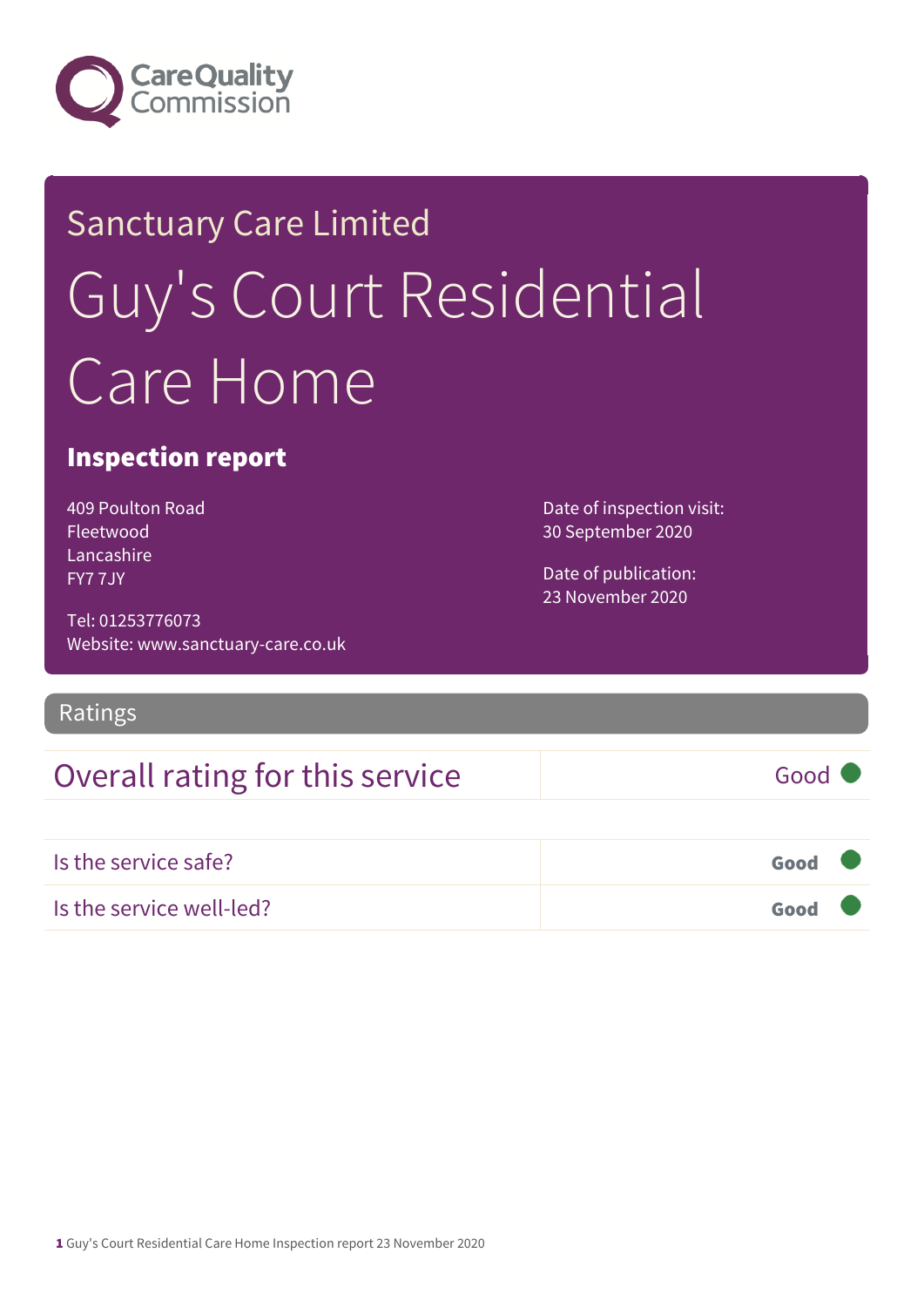## Summary of findings

### Overall summary

#### About the service

Guy's Court Residential and Nursing Home provides residential care for up to 37 people. Situated in Fleetwood, the home has a car park and disabled access to the building. It is a three-storey purpose built home, with a passenger lift to all floors. At the time of the inspection visit there were 12 people who lived at the home.

#### People's experience of using this service and what we found

Staff managed people's medicines well. The provider had introduced enhanced control measures in response to the covid-19 pandemic. Staff managed risks well and had plans to follow in case of emergencies. The service had systems to protect people from the risk of abuse and improper treatment. The service was led by a registered manager was described as approachable, well-organised and caring. The culture at the service was open and inclusive. Staff understood their roles and responsibilities. The provider monitored the quality of the service using a range of systems.

For more details, please see the full report which is on the CQC website at www.cqc.org.uk

Rating at last inspection The last rating for this service was requires improvement (published 16 January 2020).

Why we inspected This was a planned inspection based on the previous rating.

We looked at infection prevention and control measures under the Safe key question. We look at this in all care home inspections even if no concerns or risks have been identified. This is to provide assurance that the service can respond to coronavirus and other infection outbreaks effectively.

#### Follow up

We will continue to monitor information we receive about the service until we return to visit as per our reinspection programme. If we receive any concerning information we may inspect sooner.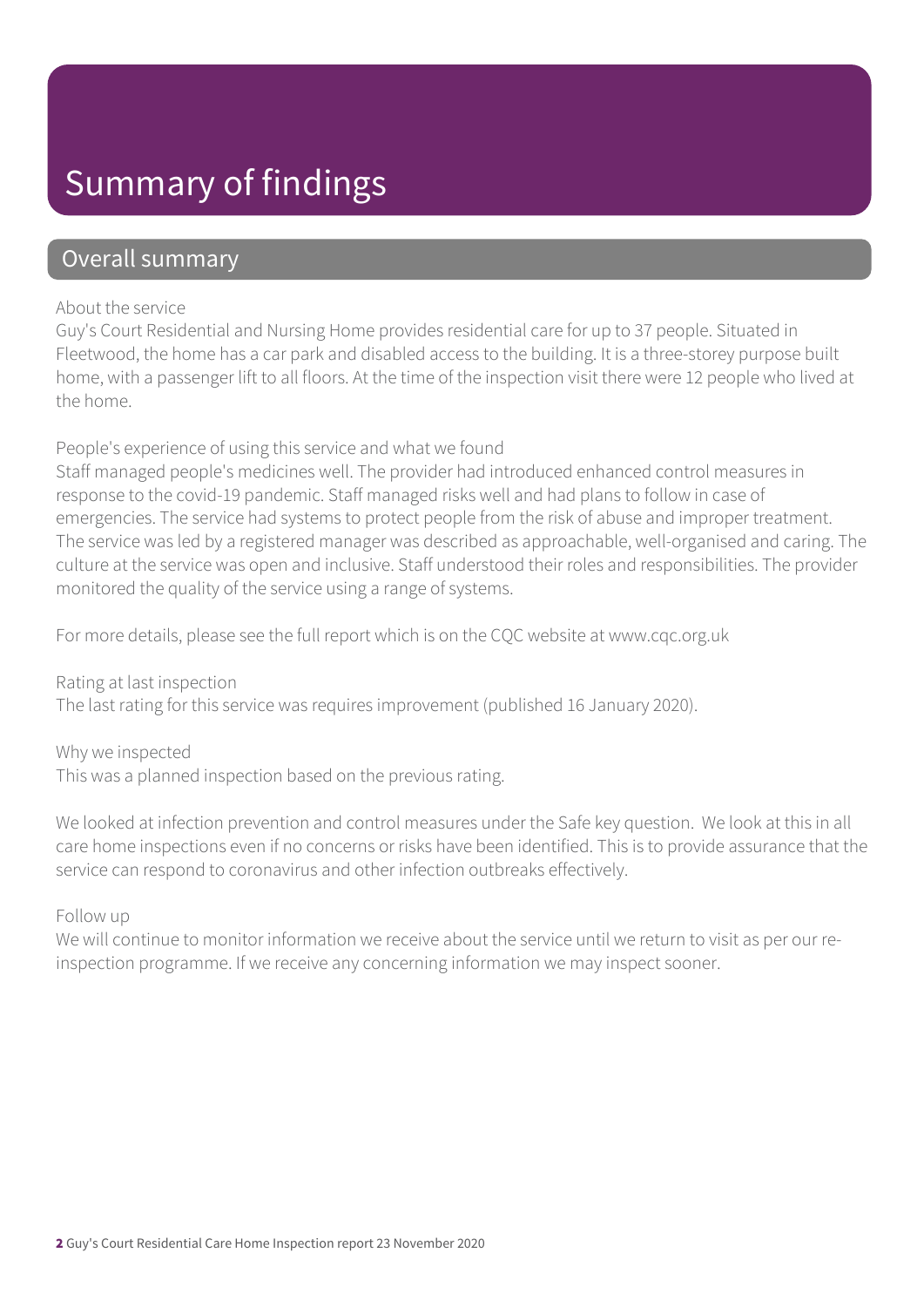## The five questions we ask about services and what we found

We always ask the following five questions of services.

| Is the service safe?                    | Good |
|-----------------------------------------|------|
| The service was safe.                   |      |
| Details are in our safe findings below. |      |
|                                         |      |
| Is the service well-led?                | Good |
| The service was well-led.               |      |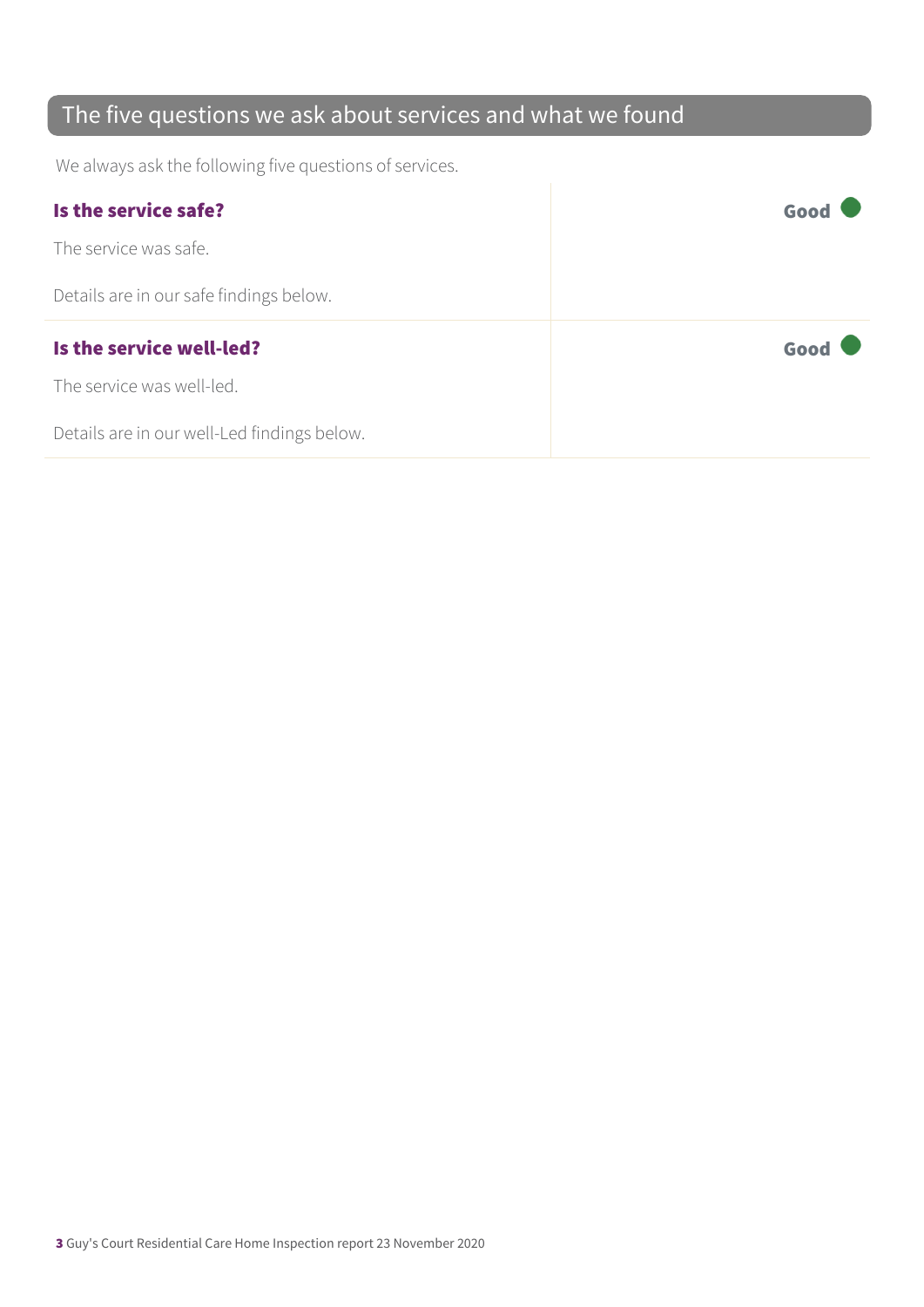

# Guy's Court Residential Care Home

Detailed findings

## Background to this inspection

#### The inspection

We carried out this inspection under Section 60 of the Health and Social Care Act 2008 (the Act) as part of our regulatory functions. We checked whether the provider was meeting the legal requirements and regulations associated with the Act. We looked at the overall quality of the service and provided a rating for the service under the Care Act 2014.

As part of this inspection we looked at the infection control and prevention measures in place. This was conducted so we can understand the preparedness of the service in preventing or managing an infection outbreak, and to identify good practice we can share with other services.

#### Inspection team

This inspection was carried out by one inspector.

#### Service and service type

Guy's Court Residential and Nursing Home is a 'care home'. People in care homes receive accommodation and nursing or personal care as a single package under one contractual agreement. CQC regulates both the premises and the care provided, and both were looked at during this inspection.

The service had a manager registered with the Care Quality Commission. This means that they and the provider are legally responsible for how the service is run and for the quality and safety of the care provided.

#### Notice of inspection

This inspection was announced. We are mindful of the impact of the COVID-19 pandemic on our regulatory function and we took account of the exceptional circumstances by giving 24 hours' notice.

What we did before the inspection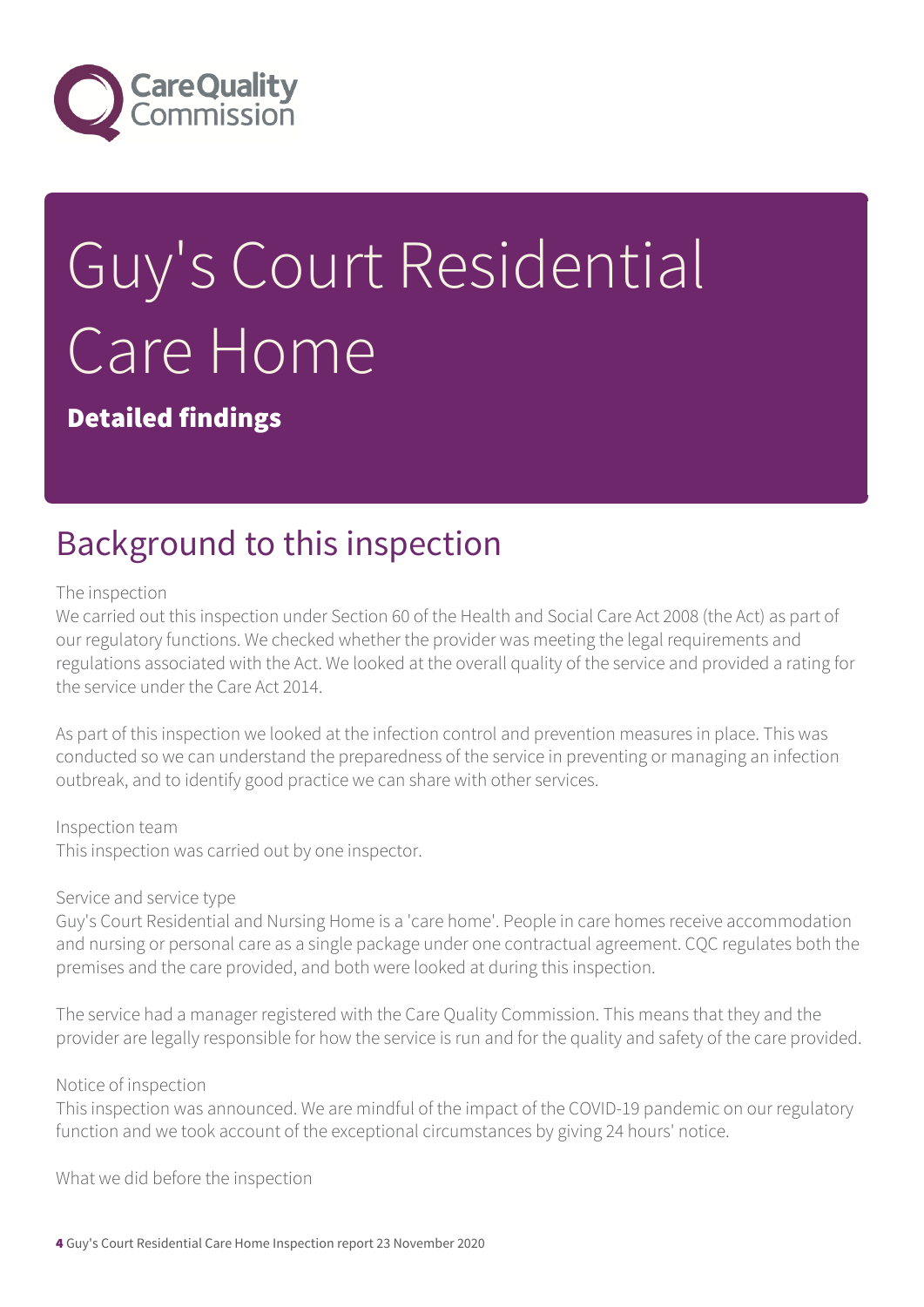We reviewed information we gained about Guy's Court Residential and Nursing Home, such as feedback from the local authority and professionals working with them. The provider was not asked to complete a provider information return prior to this inspection. This is information providers are required to send us with key information about their service, what they do well, and improvements they plan to make. We took this into account when we inspected the service and made the judgements in this report. We used all of this information to plan our inspection.

#### During the inspection

We spoke about Guy's Court Residential and Nursing Home with two people who lived there, a staff member and the registered manager. We looked around the building to carry out a visual check. We did this to ensure the home was clean, hygienic and a safe place for people to live.

#### After the inspection

We continued to seek clarification from the registered manager to validate evidence found. We looked at records related to the management of the service. We did this to ensure the provider had oversight of the home, responded to any concerns and led Guy's Court in ongoing improvements. We looked at training data and quality assurance records. We spoke with four people's relatives and three staff members. We reviewed three people's care records and looked at staffing levels and recruitment procedures.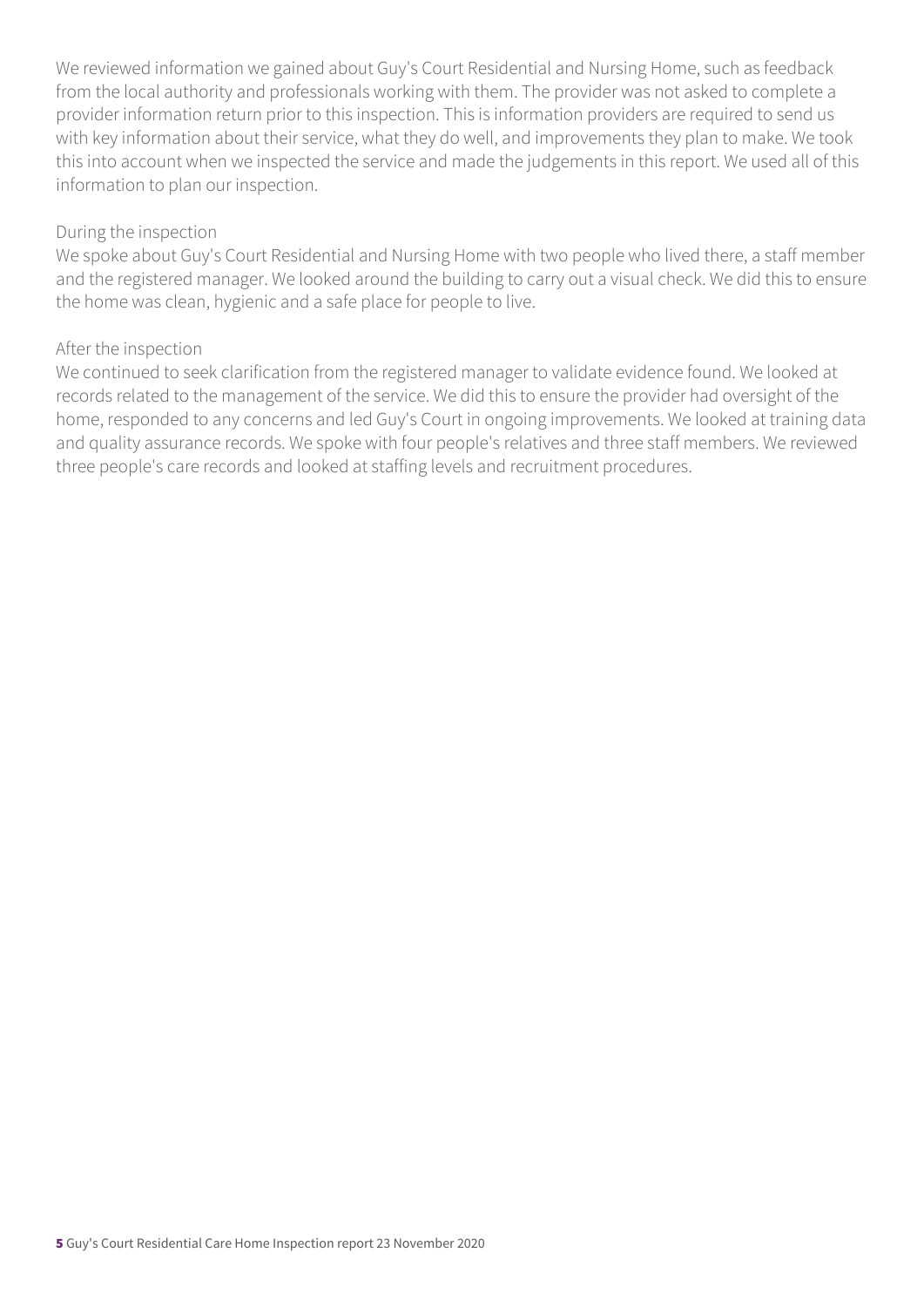## Is the service safe?

# Our findings

Safe – this means we looked for evidence that people were protected from abuse and avoidable harm.

At the last inspection this key question was rated as requires improvement. At this inspection this key question has now improved to good. This meant people were safe and protected from avoidable harm.

Staffing and recruitment

At our last inspection, we made a recommendation to the provider that they should review staffing levels to ensure people were supported in a timely way. During this inspection, we found the provider had acted on the recommendation and made improvements to staffing levels.

● The service was staffed sufficiently. The registered manager based staffing levels on people's needs. People and their relatives told us there were always enough staff on duty. One said, "Staff are always around and they are helpful." A relative told us, "Staffing levels are fine, no concerns there. No complaints from [family member]." Another said, "There are always enough staff now. It's very reassuring." Staff told us they felt there were enough staff deployed to meet people's needs and to keep them safe.

• The provider followed safe recruitment practices.

Using medicines safely

At our last inspection, we made a recommendation to the provider that they should review medicines procedures, to ensure people received their medicines safely and at the correct time. During this inspection, we found the provider had acted on this recommendation and made improvements to medicines procedures.

● Medicines were managed safely and properly. People received their medicines when they should. Only staff who had been trained, and had their competence assessed, administered people's medicines. Where people were prescribed medicines for use 'when required', staff produced written instructions and information about how and when these medicines could be given to people, to ensure they were used safely.

Systems and processes to safeguard people from the risk of abuse

● People were protected from the risk of abuse. People and their relatives told us they felt the service was safe. One said, "I feel perfectly safe here."

● The provider had systems to record, report and analyse any allegations of abuse. Staff had received training to recognise abuse and knew what action to take to keep people safe, including reporting any allegations to external agencies. One staff member told us, "We have training every 12 months, face to face and E-learning. We have policies and contact numbers in the office if we need them. We all know to report any abuse. I would blow the whistle. I've raised concerns in the past."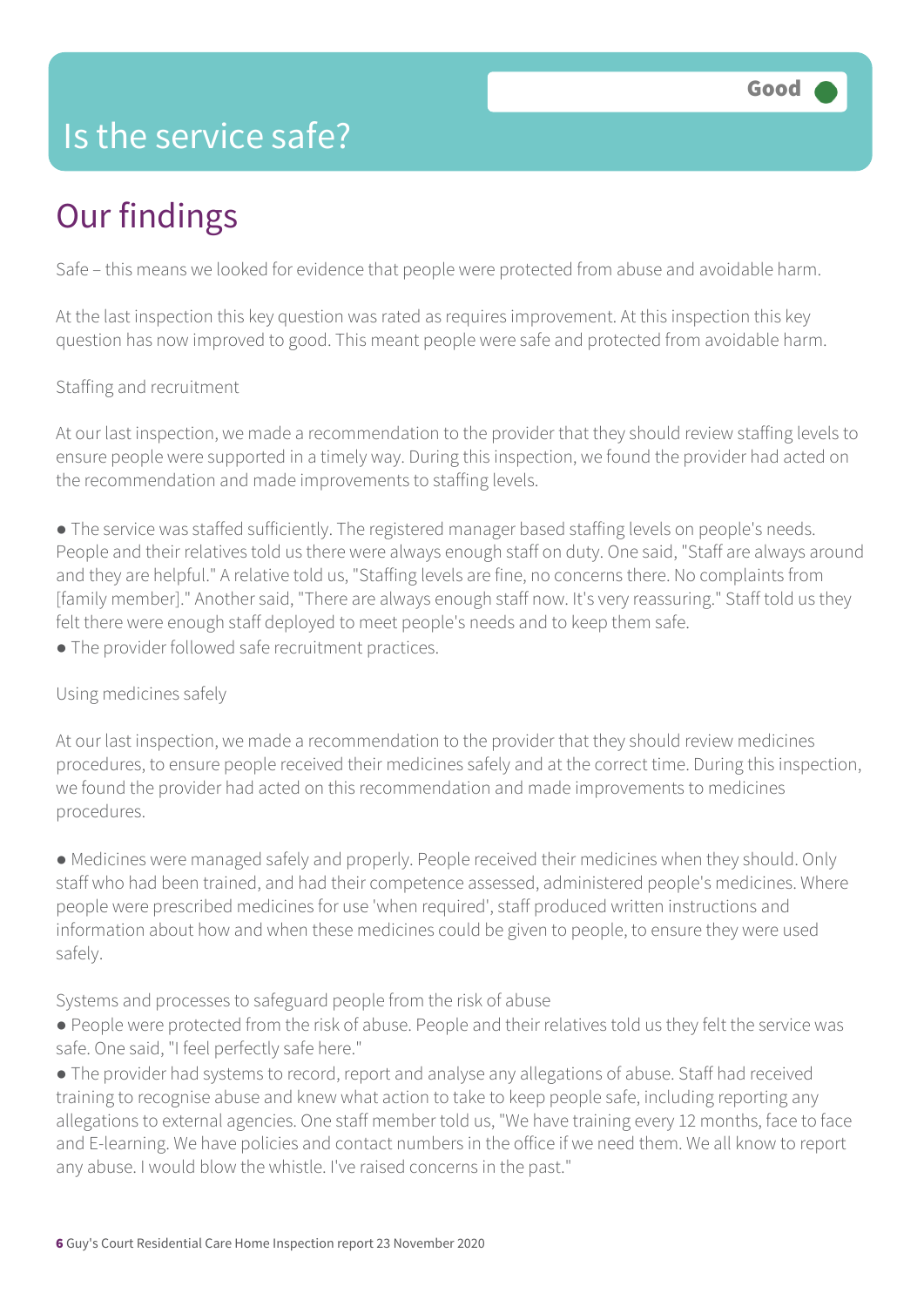Assessing risk, safety monitoring and management

- Staff managed risks to people's safety well. They assessed and regularly reviewed risks to people, to manage any identified risks and keep people safe from avoidable harm. Staff were familiar with people's individual risk management plans.
- The provider ensured the environment and equipment were safe. We saw the premises were suitably maintained and redecoration was ongoing. The provider ensured equipment was inspected and serviced when it needed to be and had plans to keep people safe in the event of an emergency.

Learning lessons when things go wrong

● The registered manager used a process to learn and make improvements when something went wrong. Staff recorded accidents and incidents, which the registered manager reviewed on a regular basis to identify any trends, themes and areas for improvement. The registered manager also shared details with the provider's management team for analysis. They shared any lessons learned with the staff team, to reduce the risk of similar incidents happening again and improve the safety of the service.

Preventing and controlling infection

- People were protected against the risk of infection. Staff received training related to infection prevention and control and followed good practice in their work.
- We were assured that the provider was preventing visitors from catching and spreading infections.
- We were assured that the provider was meeting shielding and social distancing rules.
- We were assured that the provider was admitting people safely to the service.
- We were assured that the provider was using PPE effectively and safely.
- We were assured that the provider was accessing testing for people using the service and staff.
- We were assured that the provider was promoting safety through the layout and hygiene practices of the premises.

● We were assured that the provider was making sure infection outbreaks can be effectively prevented or managed.

● We were assured that the provider's infection prevention and control policy was up to date.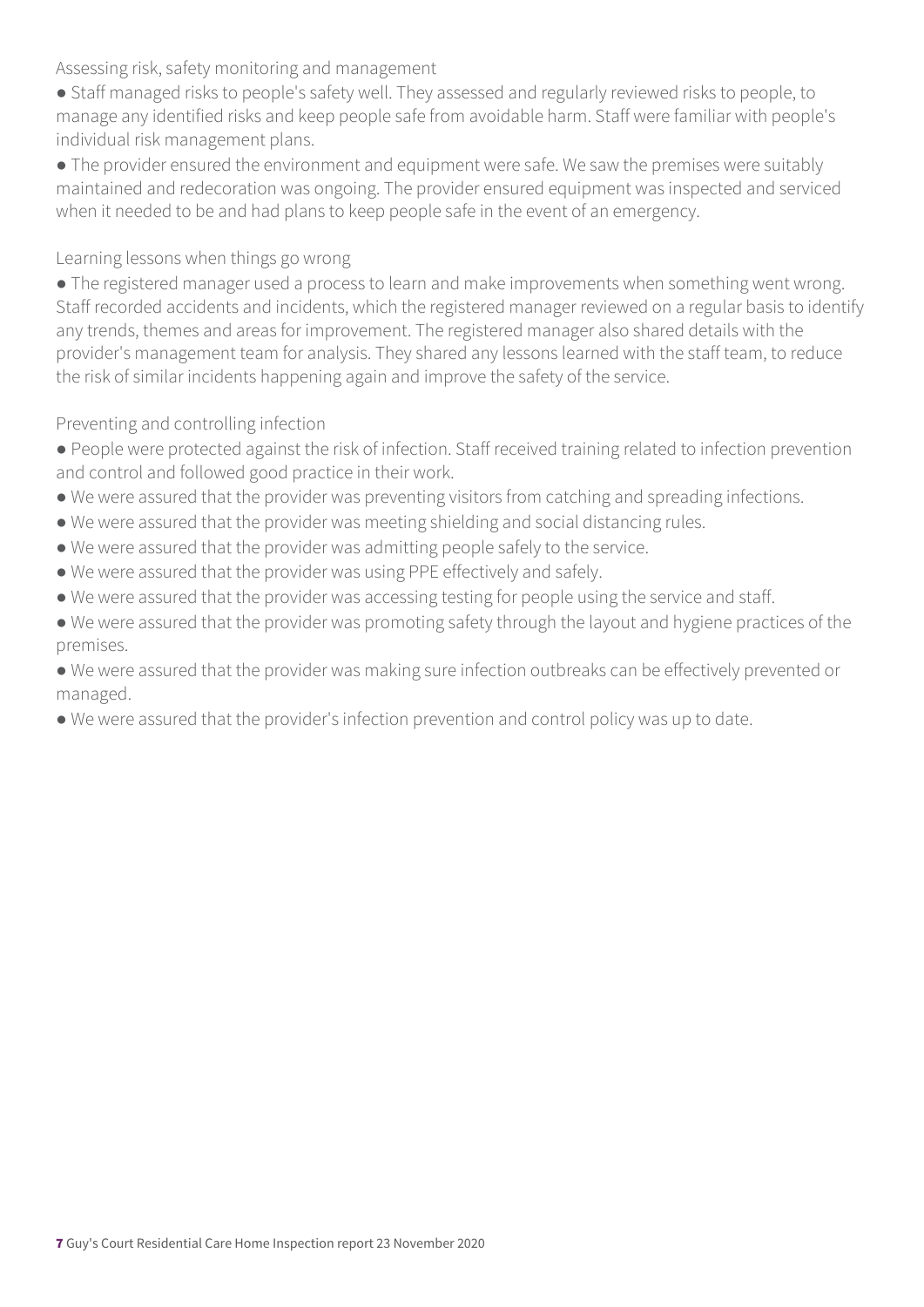## Is the service well-led?

# Our findings

Well-Led – this means we looked for evidence that service leadership, management and governance assured high-quality, person-centred care; supported learning and innovation; and promoted an open, fair culture.

At the last inspection this key question was rated as requires improvement. At this inspection this key question has now improved to good. This meant the service was consistently managed and well-led. Leaders and the culture they created promoted high-quality, person-centred care.

Promoting a positive culture that is person-centred, open, inclusive and empowering, which achieves good outcomes for people

At our last inspection, we made a recommendation to the provider that they should seek guidance about the management of the service and workforce support. During this inspection, we found the provider had acted and made improvements.

● The registered manager had created a culture that was open, inclusive and put people at the heart of the service. One relative told us, "I would recommend it. They look after [family member] very well. He's more sociable now and healthier. They do little things for him, like getting a paper. The team are very good. I'm happy with everything I've seen." Another said, "The staff approach and relationship we have is really helpful and friendly. We have a really good rapport."

● Staff were well trained and supported to provide person-centred care. They ensured people's needs were met through ongoing review of their care and referenced current legislation and best practice guidance to achieve good outcomes for people. One staff member told us, "Personal choice, that's the big one. You have to put yourself in their shoes. We treat everyone as individuals and respect their wishes." Another said, "The vision and values of the company are all about equality and person-centred care. I think all the staff demonstrate the values that we are taught through training, such as caring, compassion and empathy."

How the provider understands and acts on the duty of candour, which is their legal responsibility to be open and honest with people when something goes wrong

● The provider had a policy and procedure which provided guidance around the duty of candour responsibility if something was to go wrong. The registered manager knew how to share information with relevant parties, when necessary. Relatives we spoke with told us they were informed by the registered manager if there were any incidents or accidents involving their loved ones.

Managers and staff being clear about their roles, and understanding quality performance, risks and regulatory requirements

● The registered manager understood their legal obligations, including conditions of CQC registration and those of other organisations. We found the service was well-organised, with clear lines of responsibility and accountability. The registered manager received a very good level of support from higher levels within the provider organisation.

● The registered manager and staff were experienced, knowledgeable and familiar with the needs of people